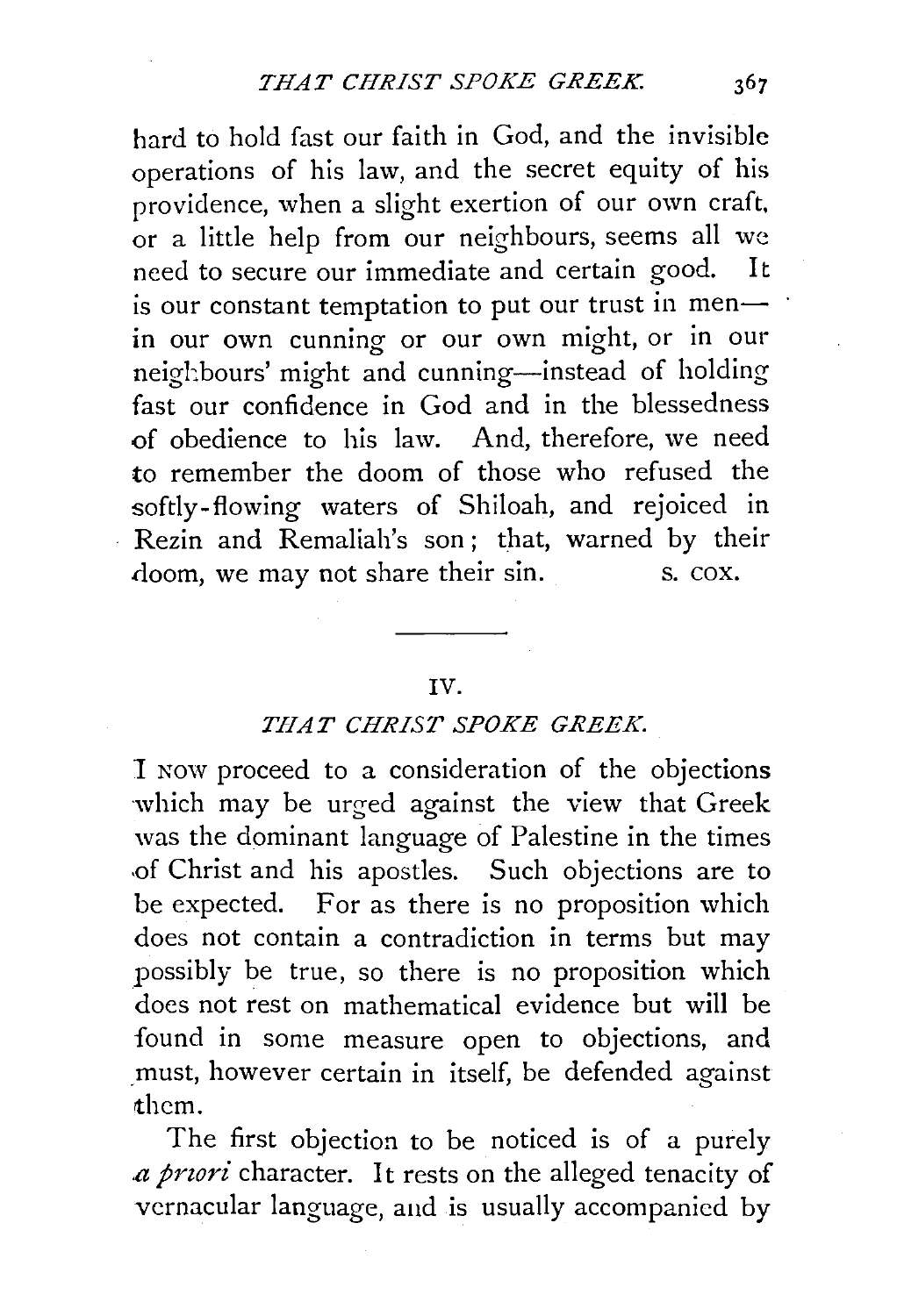a statement of the special unlikelihood which is supposed to have existed in the case of the Jews that any other tongue should have gained supremacy over their ancient national language. This objection need not long detain us, for the appeal must here, as in every such case, be made to facts. The decisive question is, Was it, or was it not, the case that, in our Saviour's days, the Greek language had obtained prevalence in Palestine ? It is only if no certain evidence exists that we can allow the *a priori*  principle any weight in determining our judgment. All mere presumptive reasoning must yield in the face of actual proof. Its very strongest conclusions vanish at once when shewn to be inconsistent with even the smallest amount of incontrovertible fact ; and therefore, while far from acknowledging the validity of the objection in the principle which it involves, I may be content simply to point to the evidence already brought forward to demonstrate its. inapplicability in the special case which has engaged our consideration. Many and varied proofs have been adduced to shew that Greek *was* in reality the reigning language of Palestine in the time of Christ ; and unless these proofs can be repelled, the result to which they lead remains totally unaffected by any *a priori* considerations. They present the stubborn resistance ever offered by facts to all mere theories, however plausible; and if they cannot be questioned or set aside, they demand, with the imperial authority of truth, to be accepted in all their length and breadth, and with all their manifest and legitimate conclusions.

This *a priori* objection to the views which I have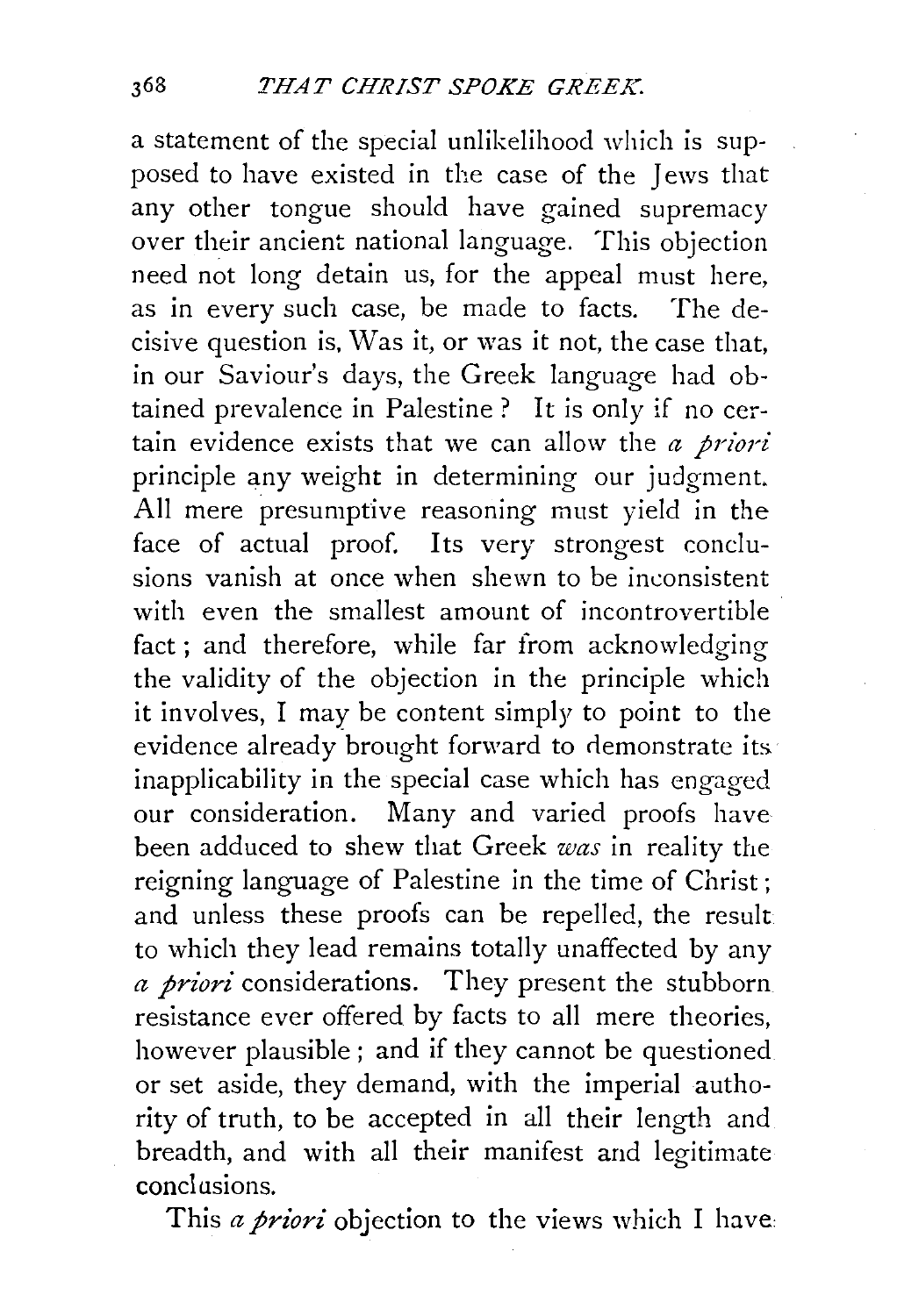advocated, though so inherently weak, is a very favourite weapon with a certain class of writers on the opposite side of the question. Such arguments as the following are continually employed : "We cannot conceive that Greek was employed by our Saviour and his disciples;" "The Jews were too tenacious of all that was national and peculiar ever to have parted with their ancestral language;" "How can we doubt that Hebrew was the dialect which our Lord and his contemporaries made use of?" &c. Now I crave leave to retire from this ground altogether, not from any fear of being beaten on it, but because it is not the ground on which the controversy can ever be settled. The question is purely one of *fact,* and nothing else can properly be allowed any weight in deciding it. Let the opponents of those views which have been here presented leave the shadowy realm of presumptive reasoning altogether, and let us meet on the substantial ground of actual evidence, where alone the contest can find issue, and where the irresistible testimony of truth may be proved to belong either to the one side or the other.

It is then with a feeling of satisfaction that I proceed to a consideration of those *a posteriori* arguments by which the conclusions aimed at in these papers are sought to be invalidated. Many of these arguments bear only against the opinion that Hebrew, in the form of Aramaic, was not employed for *any*  purpose by the Jews of our Saviour's day, and present, therefore, no really hostile aspect to the views for which I contend. It is idle to prove that Aramaic was frequently used by the contemporaries of Christ and his disciples. The evidence of that fact YOL. VI. 24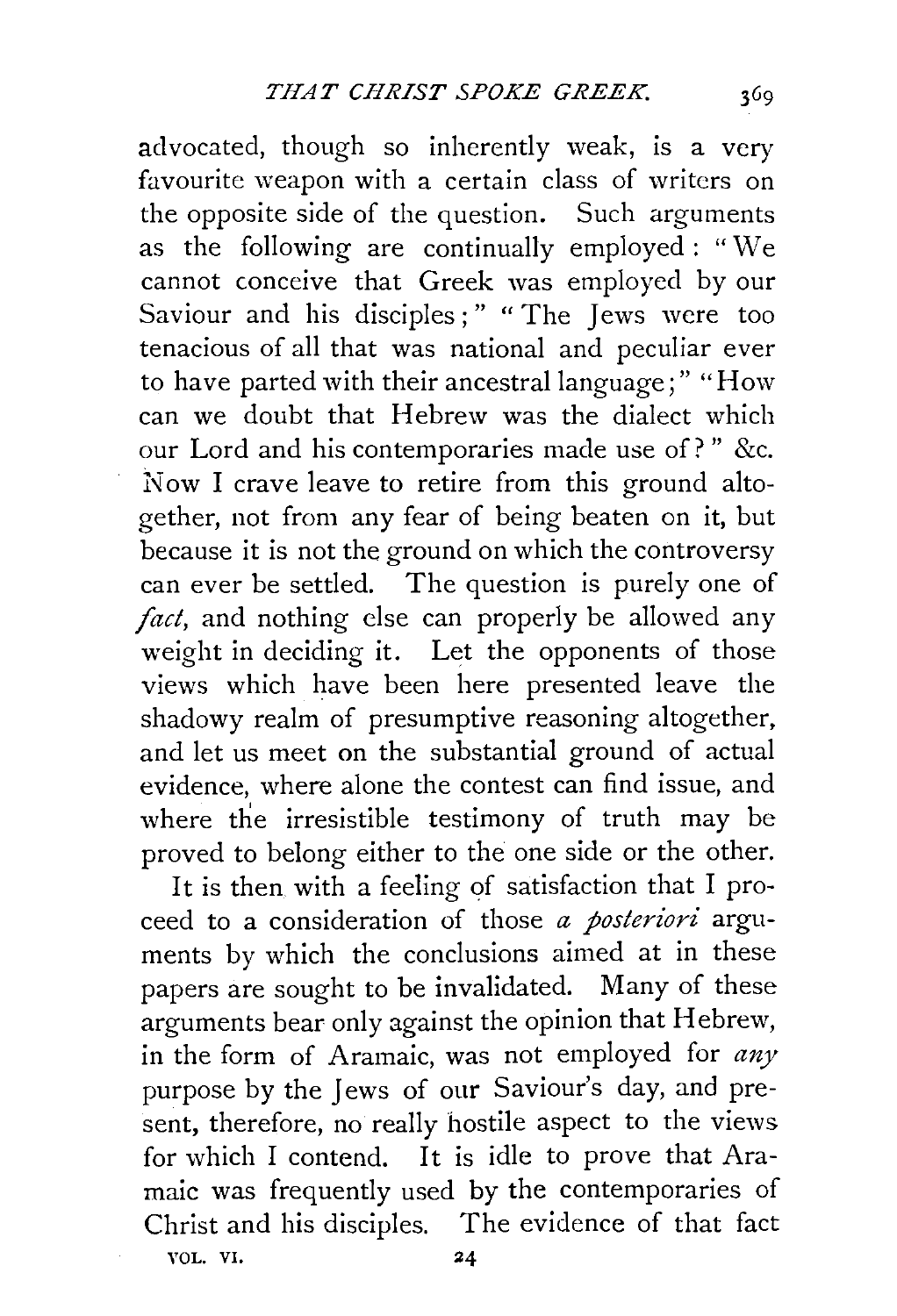is, I believe, abundant and conclusive. I willingly admit that the Jews of the period were, generally speaking, δίγλωττοι, and I entertain no doubt that they often found it convenient and agreeable 'to employ their national language. But the admission of this fact does not in any way controvert the thesis which I have propounded. Both truths rest on their own appropriate evidence ; and the many proofs which may be brought forward to shew that the Jews were then acquainted with Aramaic, and often made use of it, stand in perfect harmony with the parallel proofs which have been adduced to evince that they were equally well acquainted with Greek, and generally employed it for all public and literary purposes.

These remarks furnish a sufficient reply to the objection based on several passages in Josephus, $<sup>T</sup>$  in</sup> which the historian reports that, by the command of Titus, he addressed his besieged countrymen,  $\tau \hat{y}$ r.aTp{~l) *ry'Awa-a-v* and *'Ej3pattwv.* Of course the Jews understood Aramaic, and, for fanatical reasons, had then fallen back upon its use much more than at a' somewhat earlier period of their history. But that fact certainly does not disprove what we so clearly learn from the same writer, that they were also familiarly acquainted with the Greek language.

There are two other passages generally quoted from Josephus,<sup>2</sup> in the former of which he speaks of the Greek as a ξένη και άλλοδαπή διάλεκτος, which every one admits it to have been ; and in the latter tells us that he had devoted himself to the study of Greek learning, but had not been able to acquire a correct

 $'$  *Wars*, **v.** 9, 2; vi. 2, 1. • *Antiq.* Prooem. 2; *Antiq.* xx. 11, 2.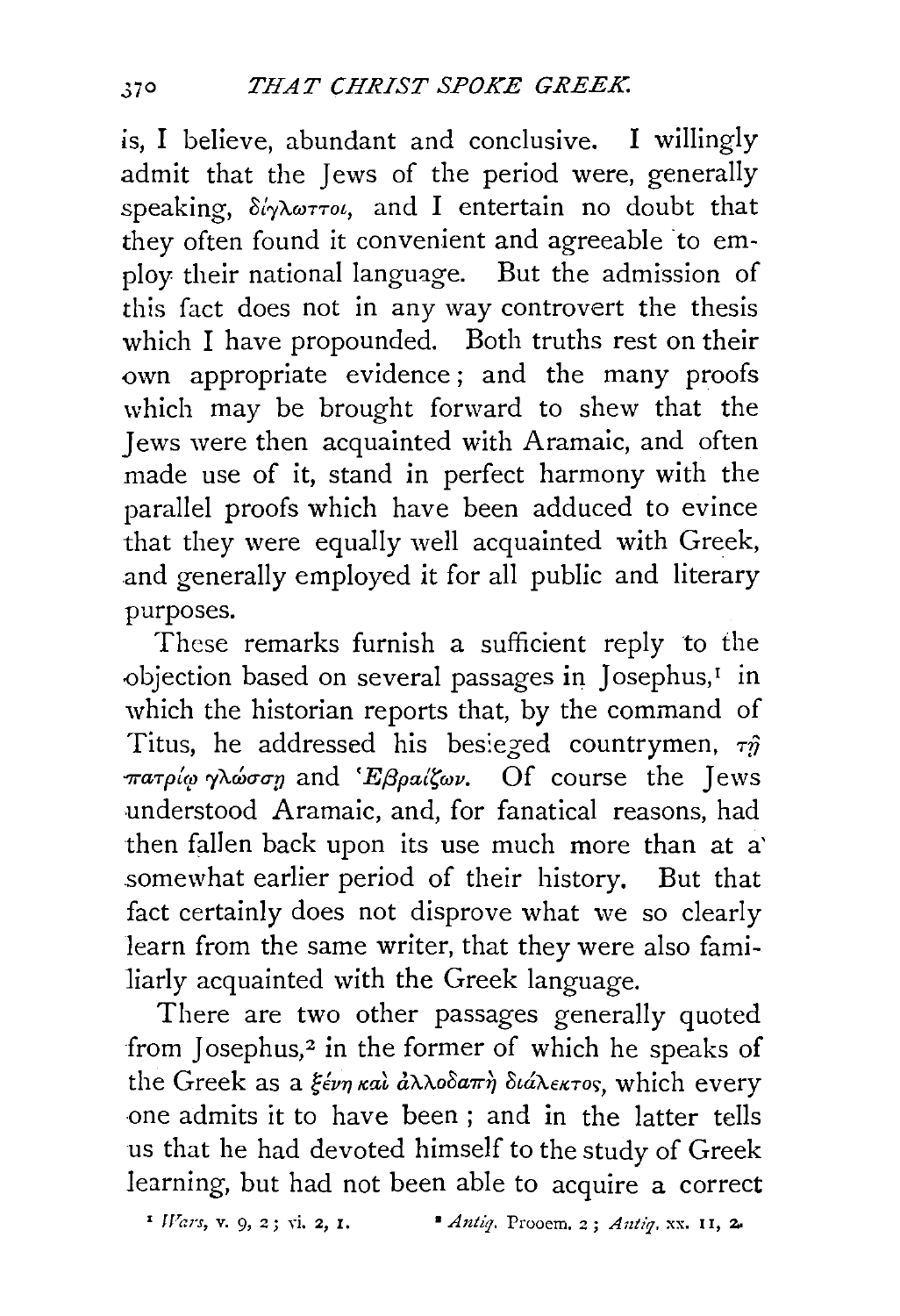pronunciation, on account of the habit which prevailed in his native country. The whole difficulty which this passage seems to present vanishes when we take into account the object which Josephus had professedly in view. It was not his purpose merely to write in Greek, but in pure and classical Greek; and it is in perfect consistency with the position which I uphold that he should have felt great difficulty in accomplishing this purpose. His  $\pi a \tau \rho b \sigma s$  $\cdot$ συνήθεια greatly hindered it. His case was analogous to those Scottish writers of the last century (Campbell, for instance, in the preface to his work on the Gospels), who speak of the pains which they had ·taken, often, as was felt, with but partial success, to write in correct and classical English. The Hebra istic Greek to which Josephus was accustomed in Palestine might almost have been reckoned a dif- .ferent language from that employed by the classical historians. It was therefore an onerous task which he undertook when he engaged to write an account of the institutions of his country on the model of native Greek writers ; and we wonder not that he required all the assistance he could procure in this undertaking, and excused the delay which had occurred in the publication of his work by a statement of the difficulty he had experienced in composing it.

It is next contended that there is no evidence of the Septuagint translation having been used in the synagogues of Judæa, as might have been expected if the Greek language prevailed in that country. This objection has been strongly pressed by many learned writers, and in a tone of triumph which seems ·to indicate that it is deemed unanswerable. Never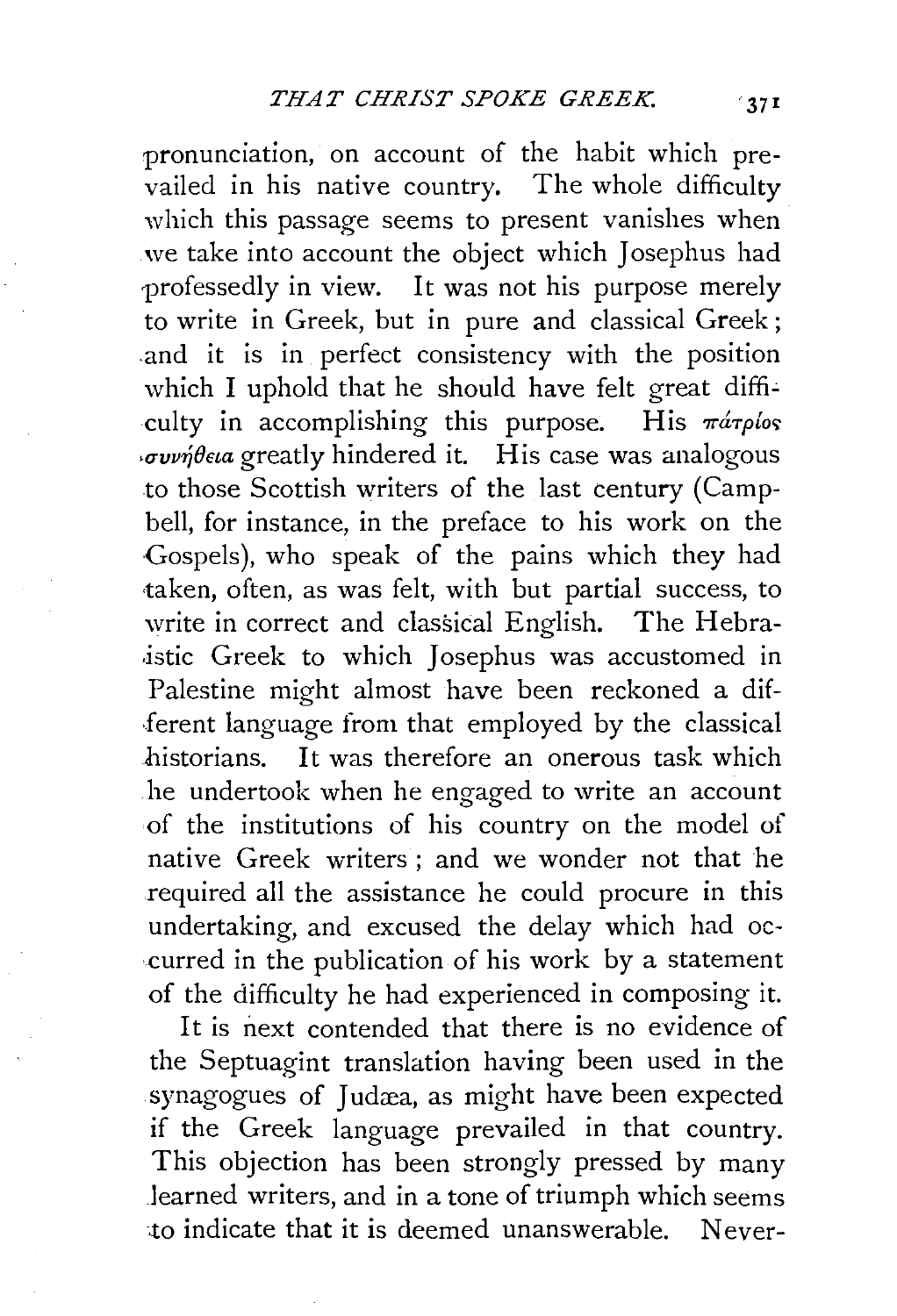theless, as appears to *me,* it is an objection which when examined resolves itself into another confirmation of the views here sought to be established.

What then, I beg to ask, is the nature of the evidence demanded on the point in question ? Is it no evidence that we find the passages quoted by our Lord in the synagogues (see Luke iv. 16-20; John ·vi. 26-35) agreeing almost *verbatim* with the version of the  $LXX$ .? Is it no evidence that we learn from the Gospels throughout that the ancient Scriptures were read in the synagogues of Palestine in a language well understood by the people, and are at the same time sure that the Biblical Hebrew was then totally unintelligible to most of them, while we have no proof that any written version of the Old Testament ever existed except that of the LXX.? Is it no evidence that we find the earliest Fathers of the Church, who lived in times bordering on those of the apostles, unanimously speaking of the Septuagint as in habitual use among the Jews ; and that it is not till we come down to Jerome that we find any doubts suggested as to that Version having been employed by our Lord and his apostles? To my mind every available source of evidence which is worth anything points to the conclusion that the Greek translation of the Old Testament Scriptures was then regularly used in the synagogues of Palestine. Let us subject the question to the test of history. We see our Lord entering the synagogue at Nazareth, and having a book put into his hands, from which He reads in the hearing of the people. In what language was that book composed ? This question, if it can be answered, is decisive of the point under discussion. Nor does.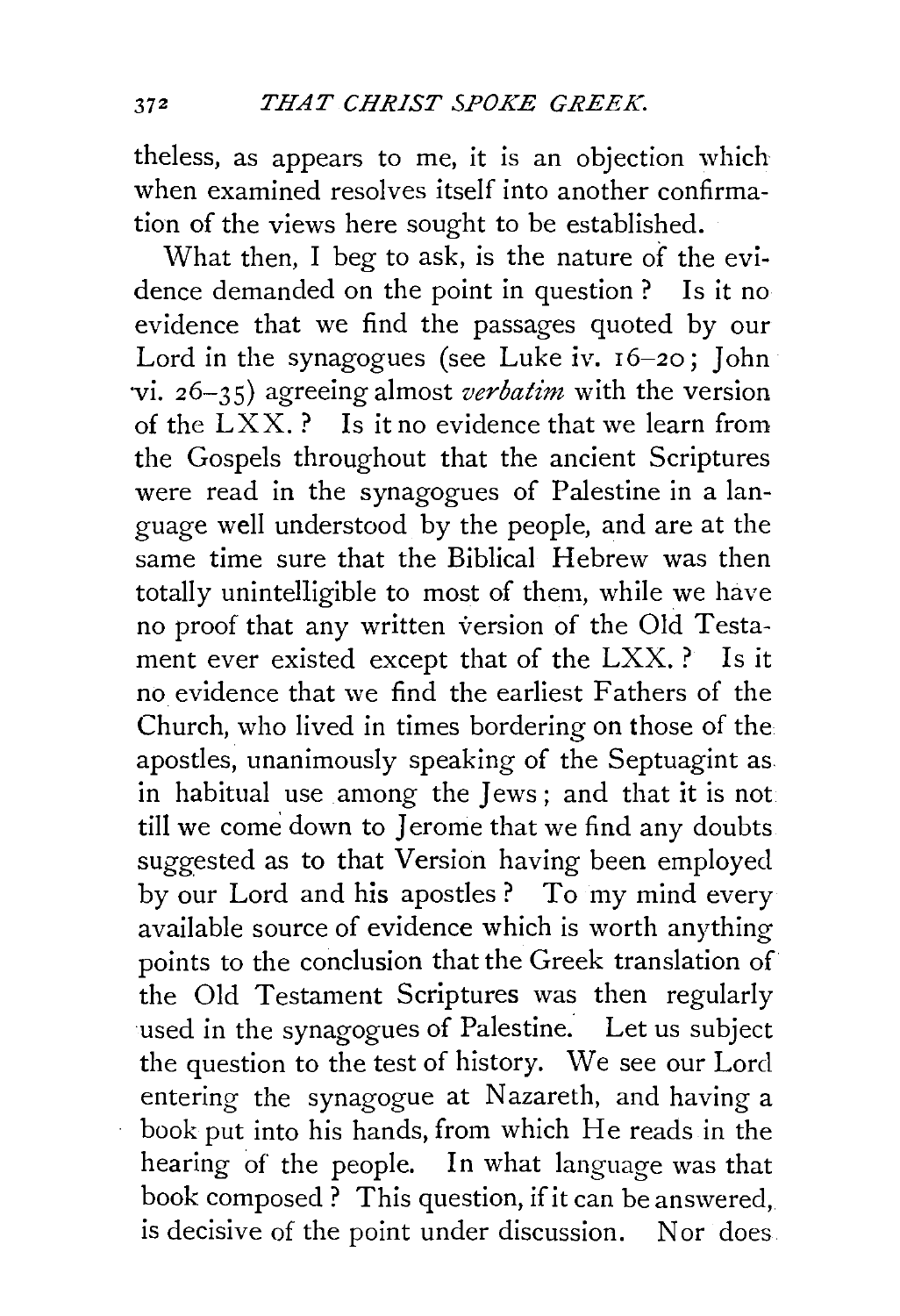there seem much difficulty in answering it. We know, beyond all dispute, that ancient·Hebrew could not have been the language of the book, sirice that was then unintelligible to the great body of the people. The ground is narrowed, then, to the old question between the Septuagint translation, which was certainly then in existence, and a written Chaldee paraphrase, which is summoned into being for the occasion. One should imagine that if there is anything required to decide between these competing claims, it is found in the twofold fact, that no proof can be brought from the New Testament that even an oral Chaldee paraphrase was then usually given in the synagogues of Palestine, and that the passage referred to is preserved by the Evangelist in almost the exact words of the Septuagint version.

And then, if we look at the statements of the early Christian writers, we find that with the greatest unanimity they corroborate this conclusion. Justin Martyr, Irenæus, and Tertullian all contain statements which clearly testify to the habitual use of the version of the LXX. among the Jews. It was not, as has been already remarked, till the time of J erome, that the idea began to spread that any other form of the ancient Scriptures was generally employed by. our Lord and his disciples. ·In short, as there is nothing more than assertions to be found that the Old Testament Scriptures existed in any other form among the Jews of our Saviour's day than in the Hebrew original and the Greek translation, and as they certainly were not read by our Lord and his contemporaries only in a dead language, we necessarily conclude, in full accordance with the impression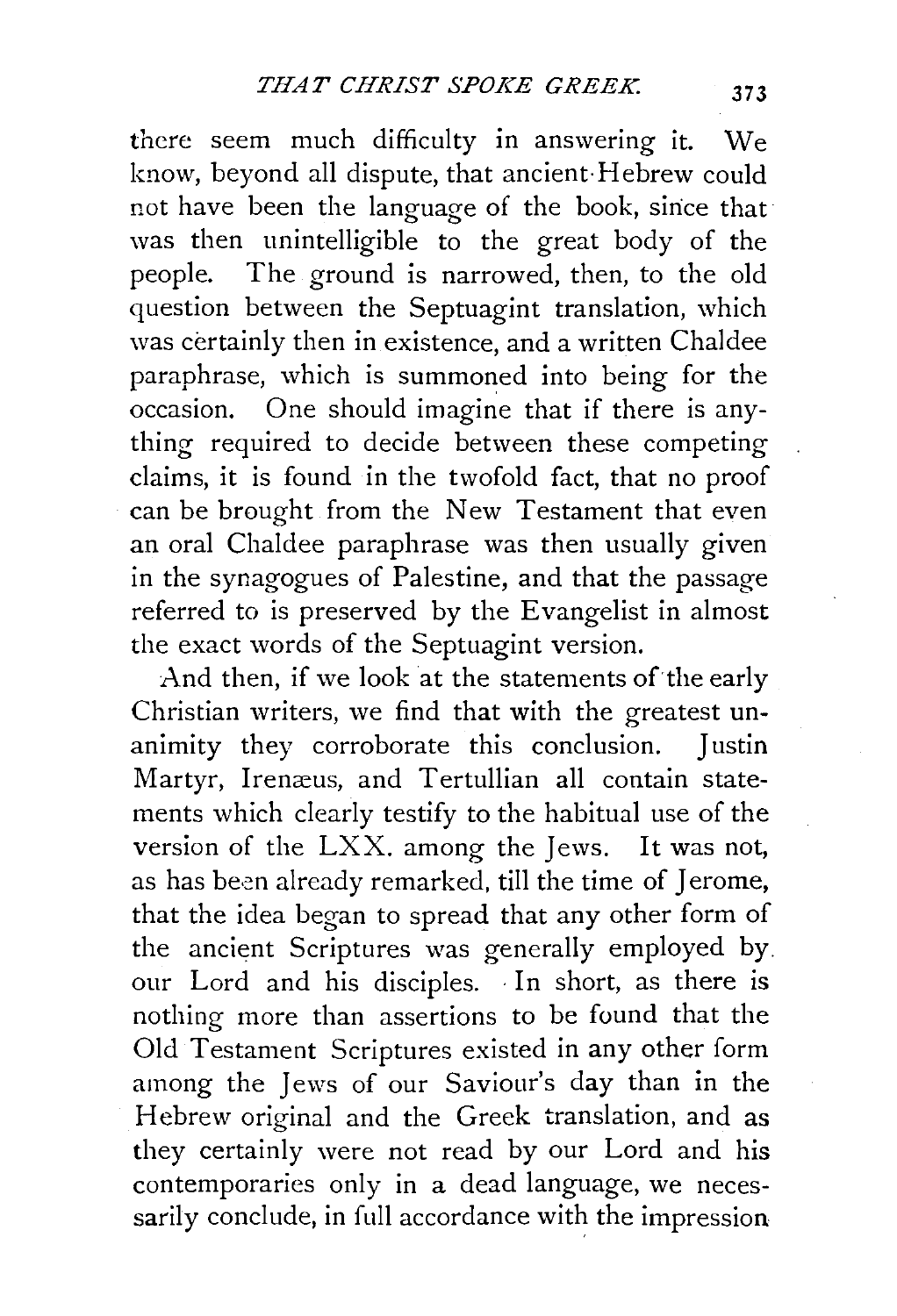derived from the earliest Christian and Jewish writers, and above all from the records contained in the New Testament, that the Greek version of the Old Testament was in our Saviour's time regularly read in the synagogues of Palestine.

Advancing now to a consideration of the objections derived from the New Testament itself, I shall notice very briefly, in the first place, those Aramaic words and phrases which occasionally present themselves, and on the occurrence of which not a little is often based. In fact, the few Hebrew words which are found in our Lord's discourses have been frequently referred to as decisive of the whole question at issue. The fallacy involved in such a mode of argument was formerly pointed out. It was remarked that nothing could be more natural than that such terms should from time to time occur if the relation of the two languages were such as is here supposed. It was also shewn how difficult it is to account for the retention of these few words in their original form on the hypothesis that the language employed by our Lord and his disciples has for the most part been translated. By all the rules of logic, indeed, the occurrence of those few Aramaic words which appear in the New Testament, so far from proving that that was the usual language of Christ and his followers, rather proves the contrary, and leads us to conclude that they generally made use of the Greek language.

Again, we are told by St. Paul, in the narrative of his conversion given before Agrippa (Acts xxvi. r4), that the exalted Saviour then spoke to him "in the Hebrew tongue." The inference which many have drawn from this is, that Hebrew was then the pre-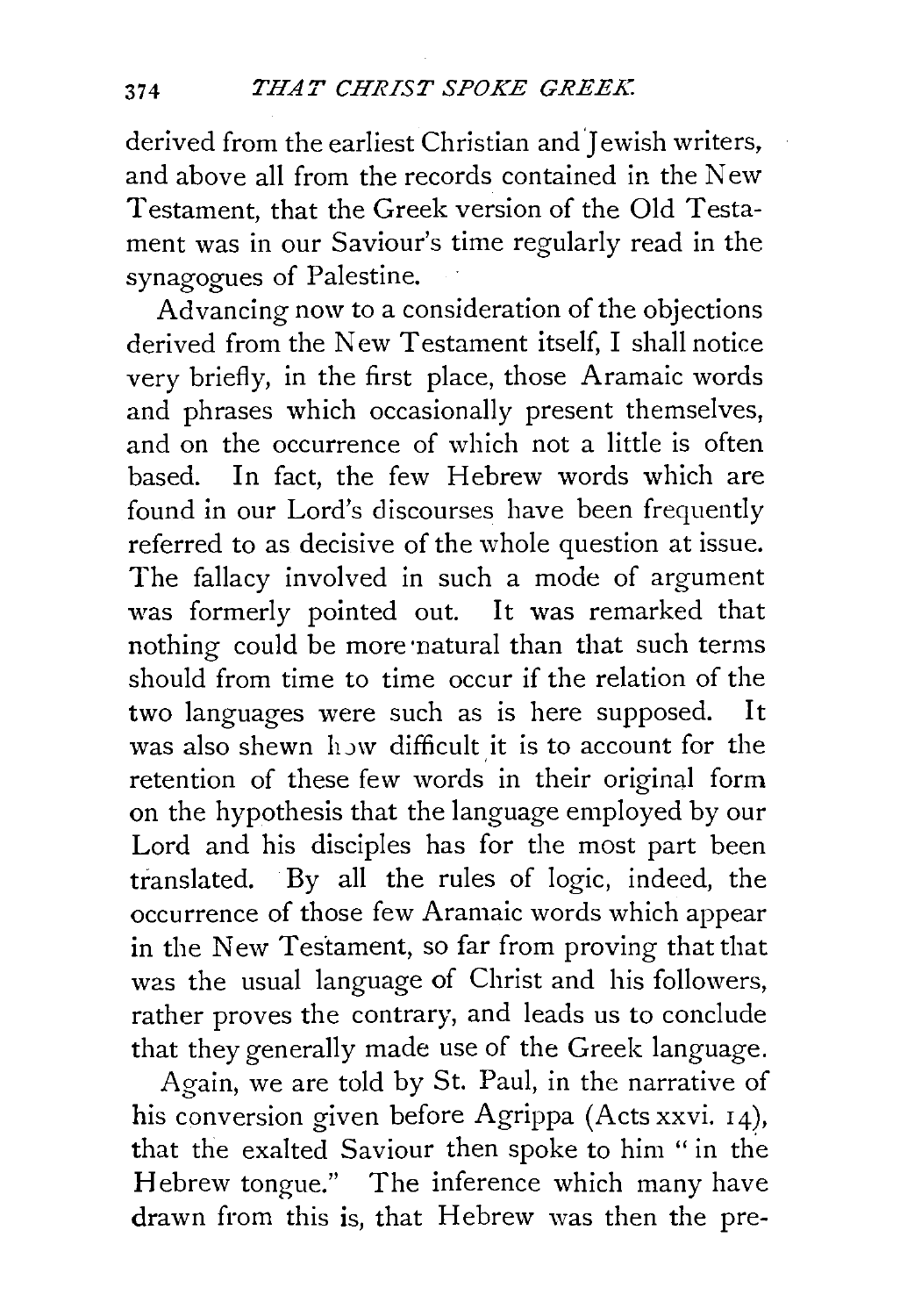vailing language of the country, and the language, accordingly, which our Lord habitually made use of during his sojourn upon the earth. But this way of viewing the matter deprives the Apostle's statement of all significance. If Hebrew had been the usual language of public intercourse at the time, and the language habitually spoken by Christ, what need was there for the Apostle to remark that it was now made use of by the Saviour? All his hearers would of course suppose this, had it been true that Aramaic was the language generally employed. The very fact that St. Paul regards the matter as worthy of being mentioned, shews that the occurrence was exceptional, and that it was therefore a thing which would not naturally suggest itself to the minds of his audience. We are thus led to the old conclusion-Creek, and not Hebrew, was the language commonly made use of in Palestine as the medium of public intercourse; and in accordance with this, the Apostle now mentions it as something singular and striking that he was, on this occasion, addressed by' the Saviour in Aramaic, and not in the usual Greek, which might have been expected to be employed.

It is hardly needful, after what has already been said, to do more than notice the objection, brought forward by some, to the effect that "it is scarcely credible that the poor woman who came out of the coasts of Tyre and Sidon could have uttered her cries and lamentations in *Greek.* She spoke the native language of her country. It was Syro-Phœnician or Syro-Chaldaic, and the same mixed language, with some variety of dialect, prevailed at that time over Judæa, Samaria, and Galilee. There seems the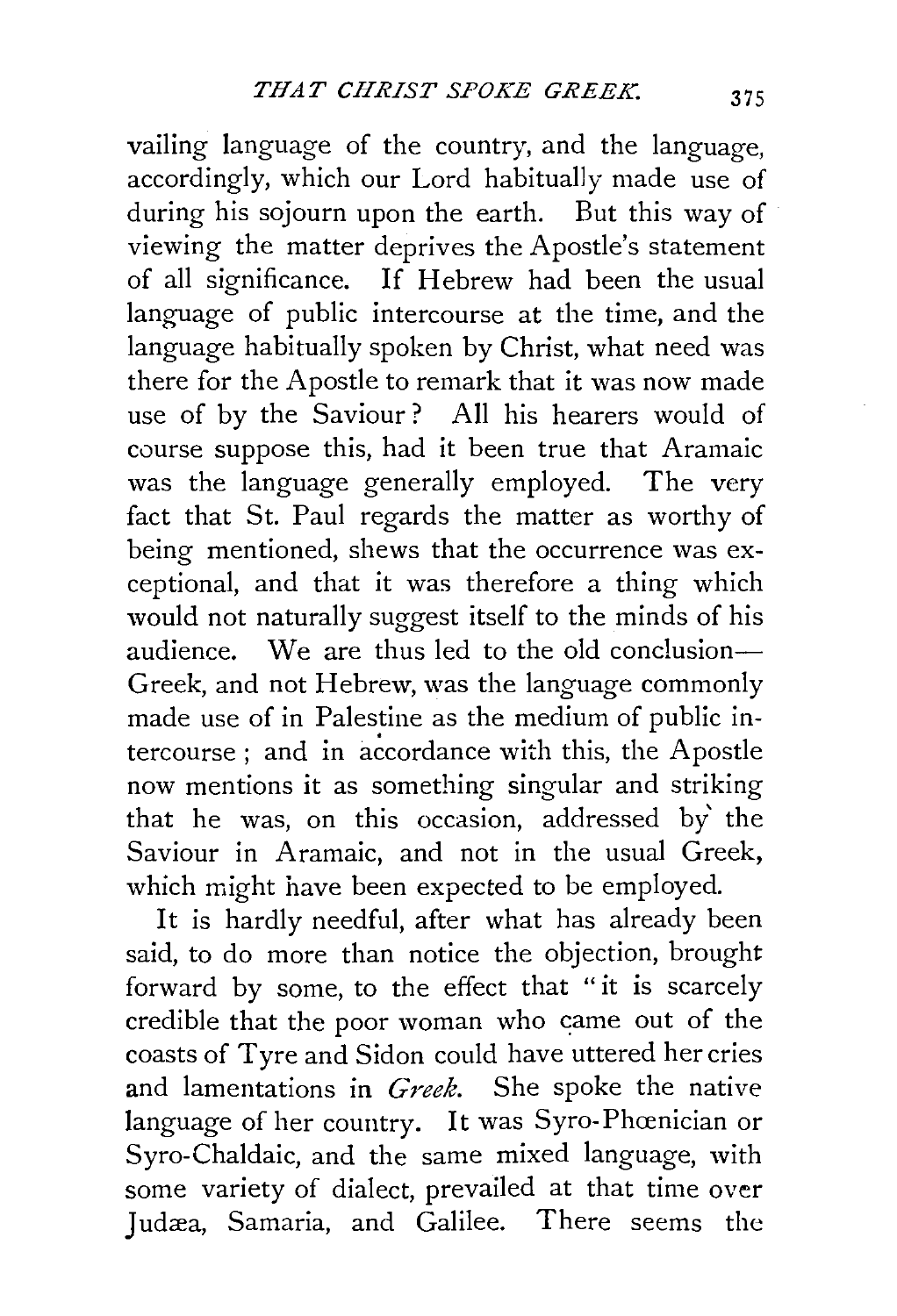highest probability that most of our Saviour's conversation with the scribes and Pharisees, and that all his addresses to the common people, were spoken in this vernacular tongue ; but when it was subsequently ordered that the New Testament should be composed in Hellenistic Greek, they were enabled by that Divine power which we term inspiration to convert this provincial and transient dialect into its present fixed and enduring form."<sup>1</sup> This is a delicious passage, as exhibiting long-prevalent views in all their crudeness. No answer to it is required beyond referring to what has been proved above. Few, I imagine, will be inclined to attribute the Greek of the New Testament to inspiration if it can be accounted for on natural grounds ; and equally few, I trust, will find any difficulty in believing that a woman of Tyre and Sidon, who is expressly styled by St. Mark 'E $\lambda \lambda \eta \nu$ *is*, addressed her petition to Christ in the Greek language.

Again, it is objected that we read (Matt. xxvi. 73; Mark xiv. 70) that Peter was discovered to be a native of Galilee by the dialect which he employed, and must therefore have been speaking the vernacular language. Granting that this was the case, it proves nothing against the proposition which I have endeavoured to establish. It is, on the contrary, in closest accordance with the view which has been here exhibited of the relation subsisting between the two languages. It was exactly in such circumstances as those referred to that we should expect the vulgar tongue of the country to be employed; and it is surely nothing strange that the dialect of it wh:ch

<sup>2</sup> Grinfield's "Apology for the Septuagint," p. 12.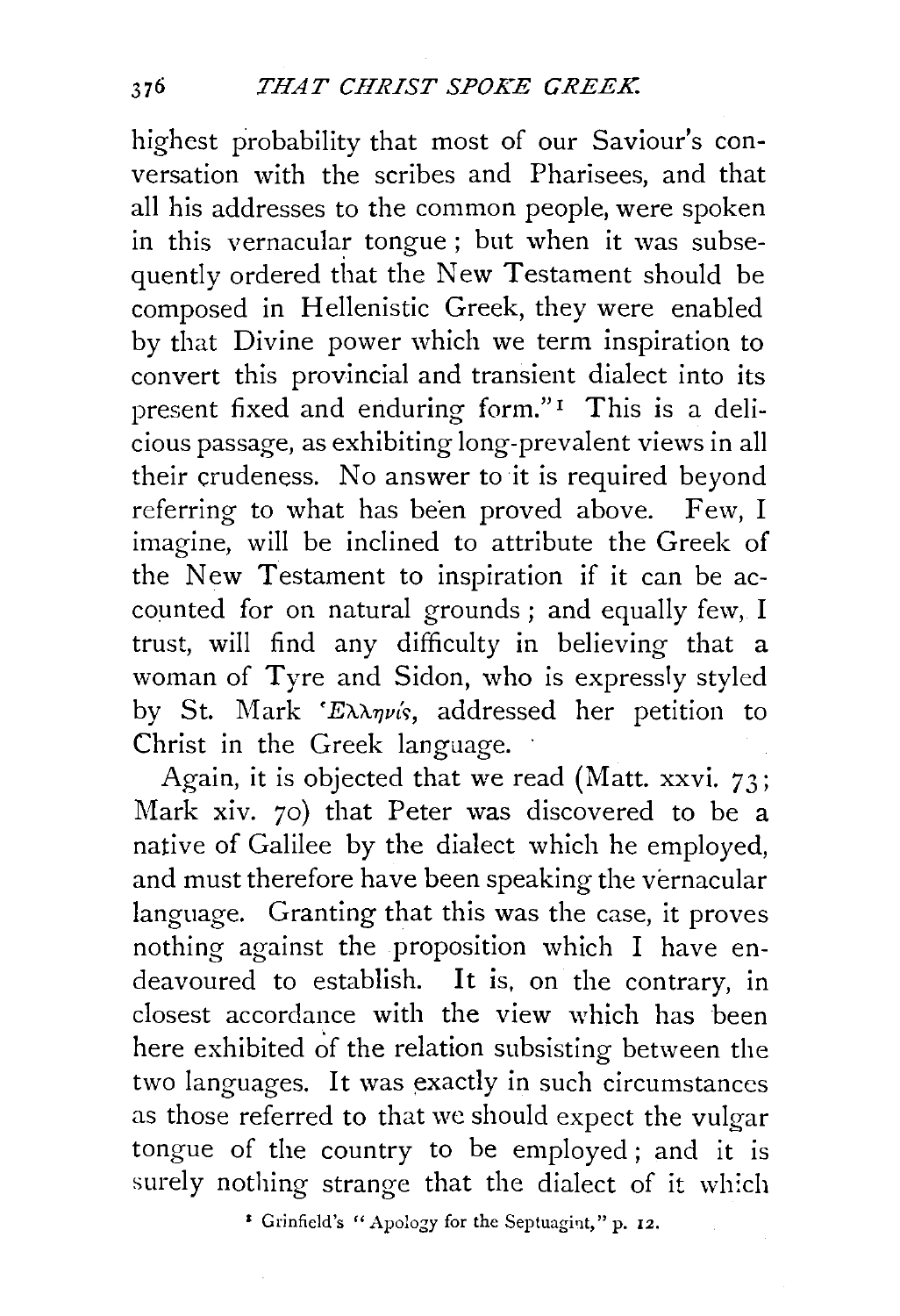Peter was accustomed at times to speak in Galilee should now be stated to have been found somewhat different from that generally prevalent in Jerusalem.

\Ve find another objection sometimes derived from the question of the Roman officer to Paul (Acts xxi. 37), "Canst thou speak Greek?" With strange perversity, Father Simon says, regarding this question, that it " implies a supposition that *all the 'Jews of*  '7 *erusalem* did not speak in that tongue." The plain truth is that the words have no reference to the Jews of Jerusalem, or any other Jews, at all. This is obvious from what follows. The Roman soldier had imagined that Paul was a notorious Egyptian bandit, and, rightly or wrongly, had concluded that in that case he would be ignorant of Greek. As soon as he heard the Apostle make use of that language, he expressed his surprise, and exclaimed, " Thou art not then (better thus than interrogative, as in our Authorized Version) that Egyptian, which before these days madest an uproar, and leddest out into the wilderness four thousand men that were murderers." The words have thus no bearing whatever on the language of Palestine. And Paul by his answer shews that, whatever might be supposed to hold good in the cise of the rude Egyptian referred to, it was nothing remarkable that a Jew like himself should be found acquainted with Greek. "I am," said he, "a Jew of Tarsus, and I beseech thee suffer me to speak to the people," $-a$  request which the chief captain immediately granted, doubtless expecting, as we shall soon see the people of Jerusalem themselves did, that Paul would now address the multitude in the Greek language.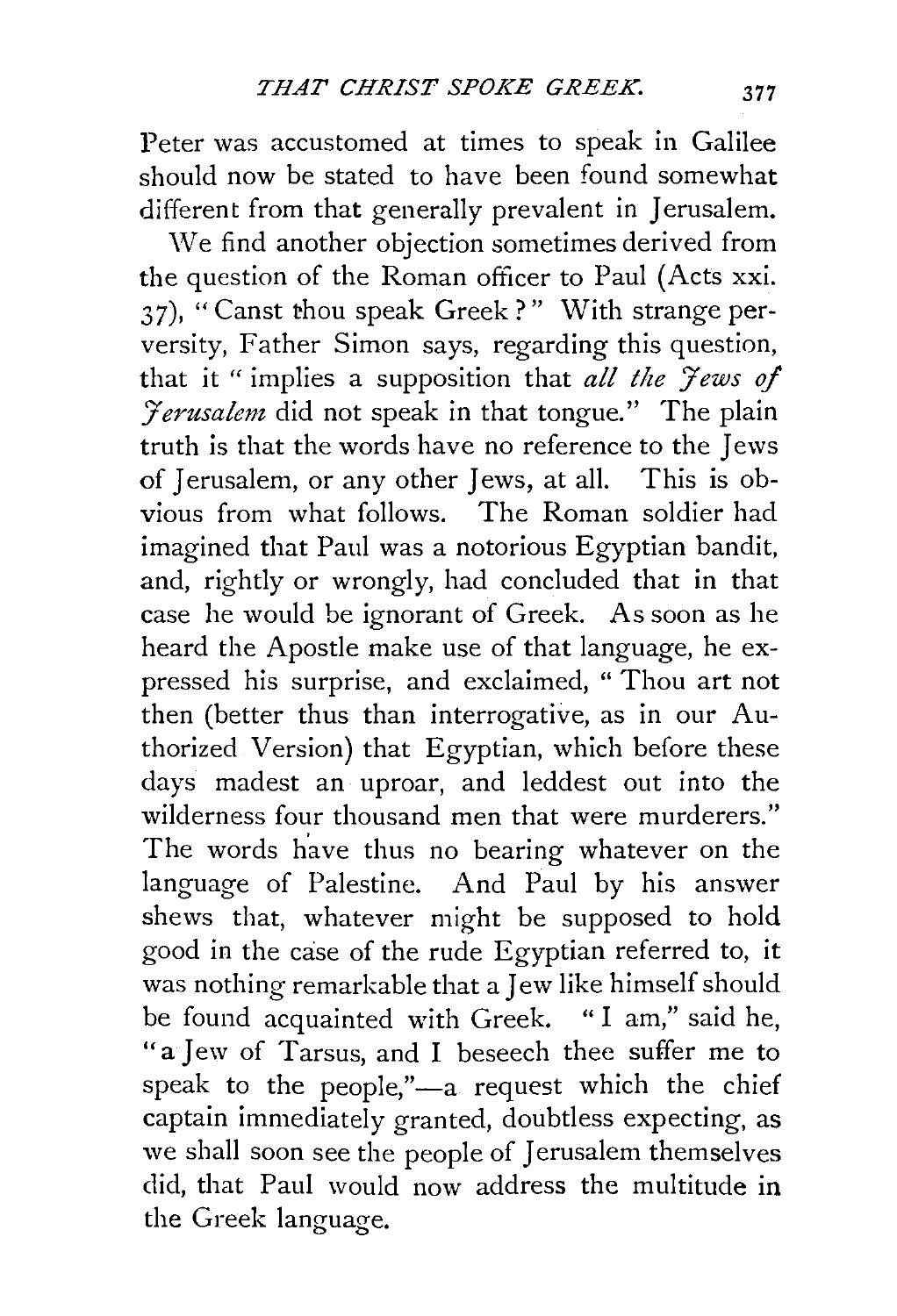Another objection, or quasi-objection, is derived curiously enough from the languages in which the accusation placed over the cross of our Lord was written. Some have argued that Hebrew was employed because that was the only language known by the inhabitants of the city, while Greek was used merely for the sake of those Gentiles, or foreign Jews, who were then present in Jerusalem. But such an argument has no real foundation. The statement made (Luke xxiii. 38), that the superscription over the Redeemer's cross "was written in letters of Greek and Latin and Hebrew," does in fact furnish an excellent illustration of the views which I have set forth as to the relation then subsisting between the languages of Palestine. There was, first of all, the Greek, almost universally employed and understood, used especially for all literary purposes and on all public occasions. There was, next, the Hebrew or Aramaic, commonly made use of in familiar intercourse by the natives of the country, but the employment of which was scarcely a matter of necessity to any. And there was, last of all, the Latin, a tongue scarcely ever heard among the Jewish inhabitants, but employed by their Roman rulers, as being the imperial language, for all official purposes. Many similar cases might be quoted. Thus we are told that when the youthful son of James 11. was acknowledged by Louis XIV. as heir of the crown of England, this was done "in Latin, French, and English."<sup>1</sup> On this occasion French alone would probably have served every practical purpose, just as Greek alone would have been prac-

' Macaulay's "History of England," v, 294-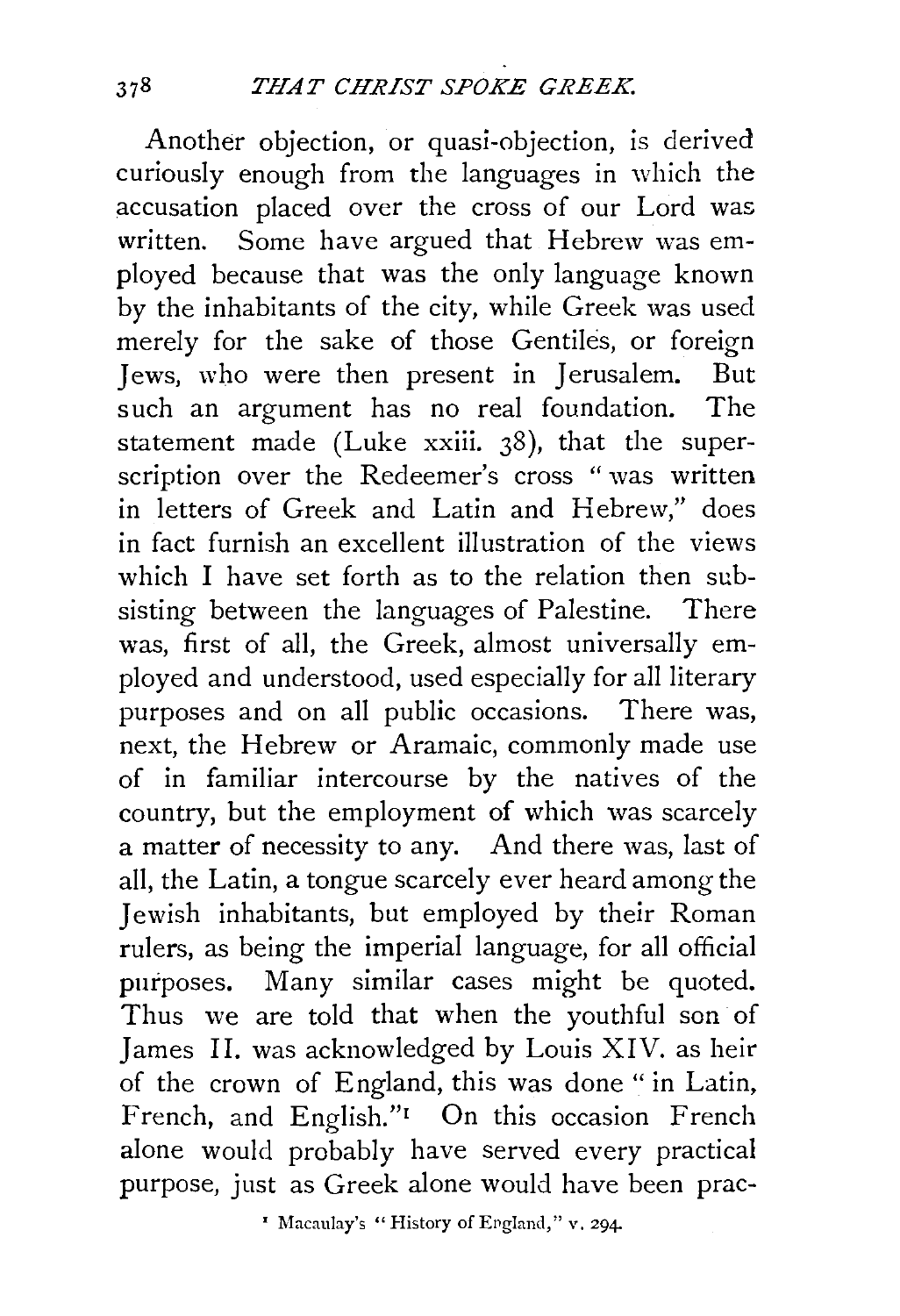tically sufficient in regard to the inscription placed upon the cross. But in both cases there were formal reasons why the three languages should be used.

I have reserved to the last some remarks on another passage in the Acts, which is often referred to with peculiar confidence as militating against the proposition which I have been seeking to establish. We are told (Chap. xxii. 2) that "when the Jews heard that Paul spake to them in the Hebrew tongue, they kept the more silence;" these last words especially being rested on by those who contend that our Lord and his disciples *must* have employed the Aramaic language. But a careful consideration of all these circumstances is quite sufficient to explain, in full consistency with the views which I have advocated, and even as still further illustrating and confirming them, both the fact that the apostle now made use of Hebrew, and the other fact that his hearers were agreeably surprised at being addressed by him in that language.

Let the reader then observe, as is obvious on a single glance at the narrative, that the Jews clearly *expected* on this occasion not to be addressed in Hebrew, but Greek $-$ a point which proves both their familiarity with that language and the habitual use which was made of it in public intercourse. It is manifest, therefore, from this very passage, that in accordance with what has been so repeatedly urged in these papers, Hebrew was not in that age the ordinary medium of communication employed by public speakers or instructors in Palestine.

Why, then, it will be asked, did the Apostle now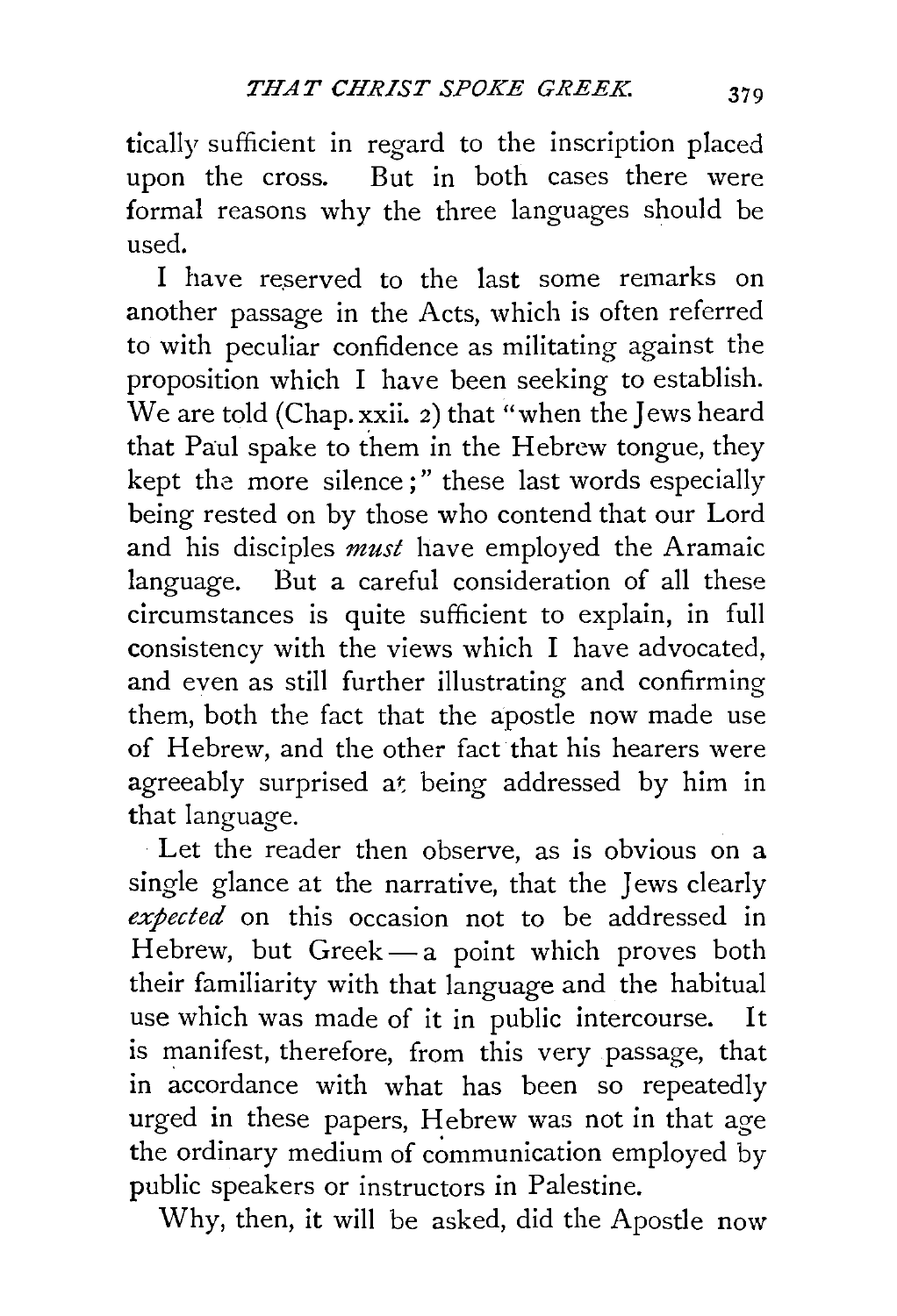make choice of it? and why were the Jews inclined to hear him more patiently on perceiving that he employed it? Evidently, as appears to me, from the special circumstances in which, relatively to his auditors, the apostle was then placed. In the immediately preceding context we learn that a great uproar had been excited among the Jews on account of St. Paul's fancied opposition to all that they deemed most sacred. On perceiving him in the Temple, some Jews of Asia had cried out, saying, "Men of Israel, help : This is the man that teacheth all men everywhere against the people, and the law, and this place : and further brought Greeks also into the temple, and hath polluted this holy place." Now, such being the nature of the suspicions with which the minds of the Jews were filled against him, nothing was more fitted to win for him a favourable hearing, if that were possible, than at once to commence his address to them in their national language. His adoption of the Hebrew tongue was an instant witness in his favour. It proved that he was not so utterly estranged from all that was specially *]* ewish as his enemies had represented; and no sooner, accordingly, had the sound of the old ancestral language been heard. from his lips, than the prepossessions against him lost much of their force, and there was manifested a greater disposition to hear him patiently.

This seems to me the only satisfactory explanation of the passage. To infer from it that Hebrew was the usual language of public address at this time, is not only opposed to the narrative itself, but serves to strip the conduct of the apostle of all its meaning.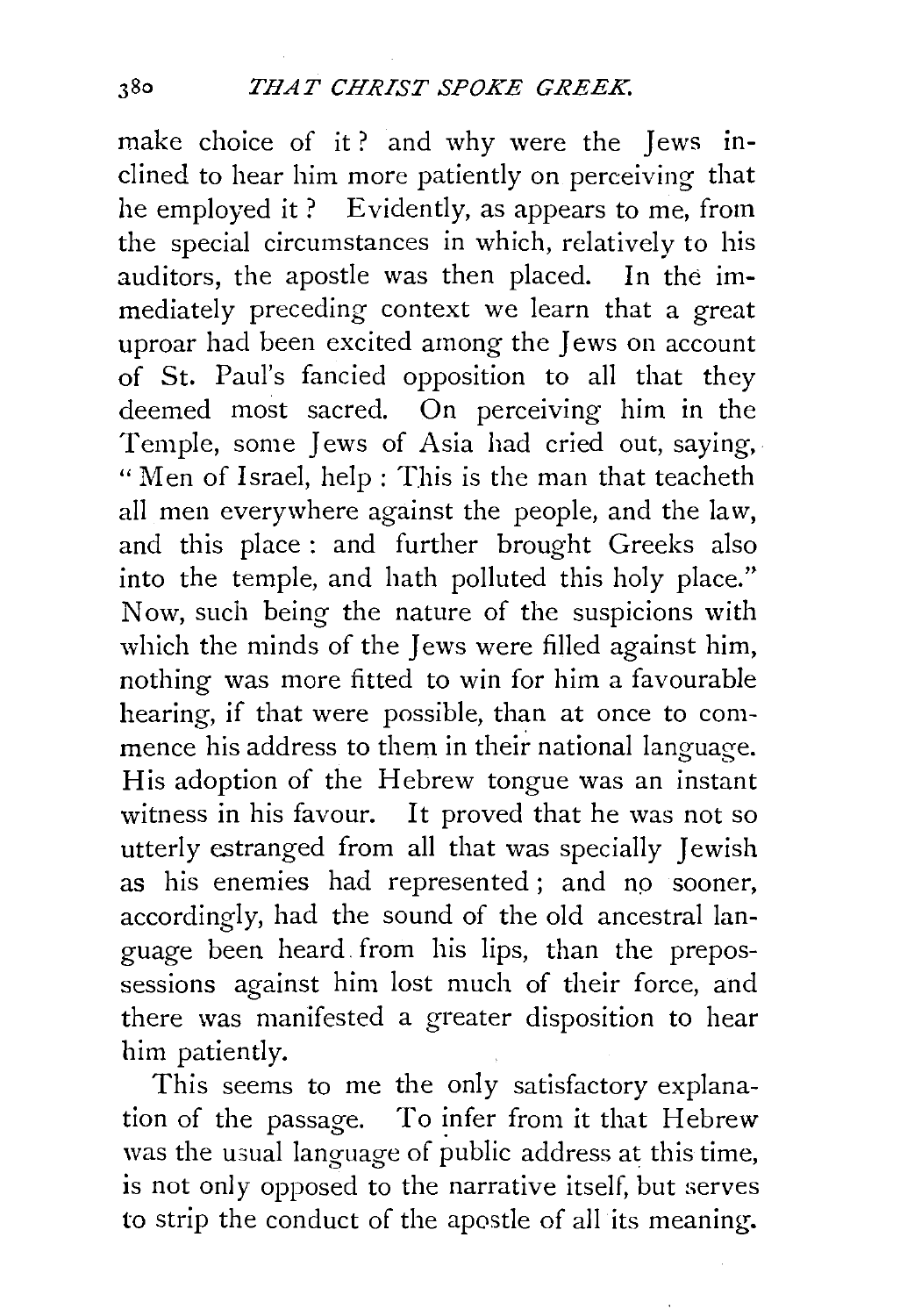Yet that has not unfrequently been done. Thus, Dean Milman speaks of St. Paul's employment of Hebrew on this occasion as being "absolutely necessary, in order to make himself intelligible to the people." 1 According to such a view, Paul had no option in respect to the language which he employed. It was essential that he should speak to the multitude of Jews around him in Hebrew, simply that they might understand him, and thus mere common sense dictated the employment of that language. But, surely, that is not what the narrative suggests. There was a deliberate choice made by the Apostle as to the language in which he should speak. And, on the ground which I maintain, his conduct at this time manifested that prudence and skill by which it was in general so remarkably distinguished. It cannot be doubted that, prevalent as the Greek tongue then was in Palestine, the Jews, like any other nation, would be pleased on such an occasion as the present, when their prejudices had been violently excited, to listen so unexpectedly to the accents of their national tongue. And St. Paul, with that consummate wisdom which led him to become " all things to all men," now adapted himself to that most natural feeling. To the Jew he became as a Jew, for the purpose of obtaining a friendly hearing; just as formerly at Athens he had, for the same end, become as a Greek to the Greek, and expressed himself in the language and style of an accomplished Grecian.

We have thus found fancied objections really changing into additional confirmations of the views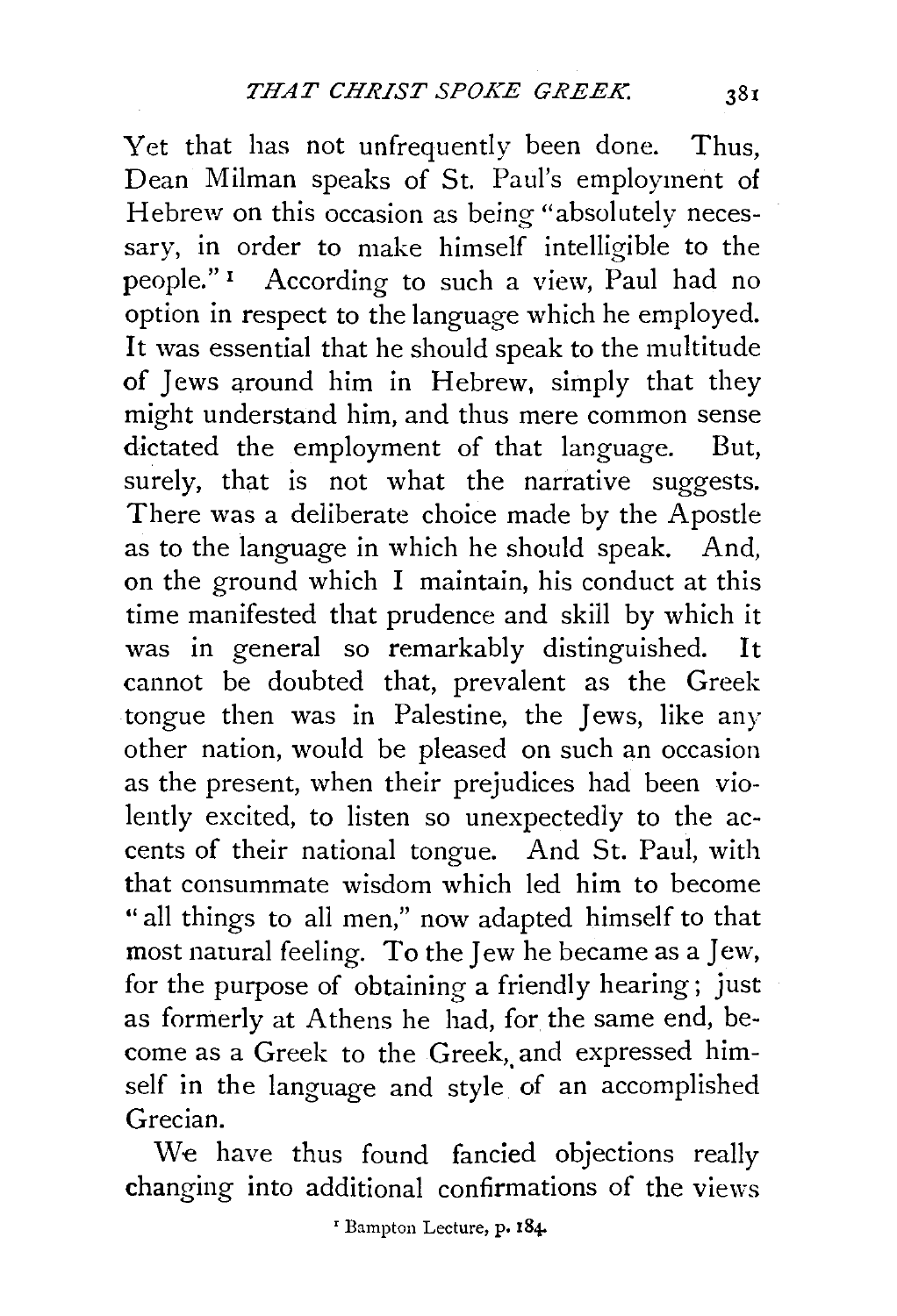sought to be established. And this is a very convincing sort of evidence. To quote the words of Sir John Herschel :- "The surest and best characteristic of a well-founded and extensive induction is when verifications of it spring up, as it were, spontaneously into notice from the quarters where they might be least expected, or even among instances of that very kind which were at first considered hostile to them. Evidence of this kind is irresistible, and compels assent with a weight which scarcely any other possesses." r

It has been proved then, I believe, beyond the reach of all reasonable objection, and from the undeniable facts of New Testament history, that Greek and not Hebrew was the common language of public intercourse in Palestine in the days of Christ and his apostles. And if this has been done, we may be allowed to express some gratification at the thought that, in our existing Greek Gospels we possess, in the form in which they were uttered, the words of Him to whom the illustrious testimony was borne-" Never man spake like this man." *He* spoke in Greek, and his disciples did the same while they reported what He said. Their inspiration consisted not, as has been thought, in being enabled to give perfect translations, either of discourses delivered or of documents written in the Hebrew language, but in being led under Divine guidance to transfer to paper for the benefit of all coming ages those words of the Great Teacher which they had heard from his own lips in the Greek tongue; which had in that form been imprinted on their affectionate memories; and which were by them

1 "Discourse on the Study of Natural Philosophy." 180.